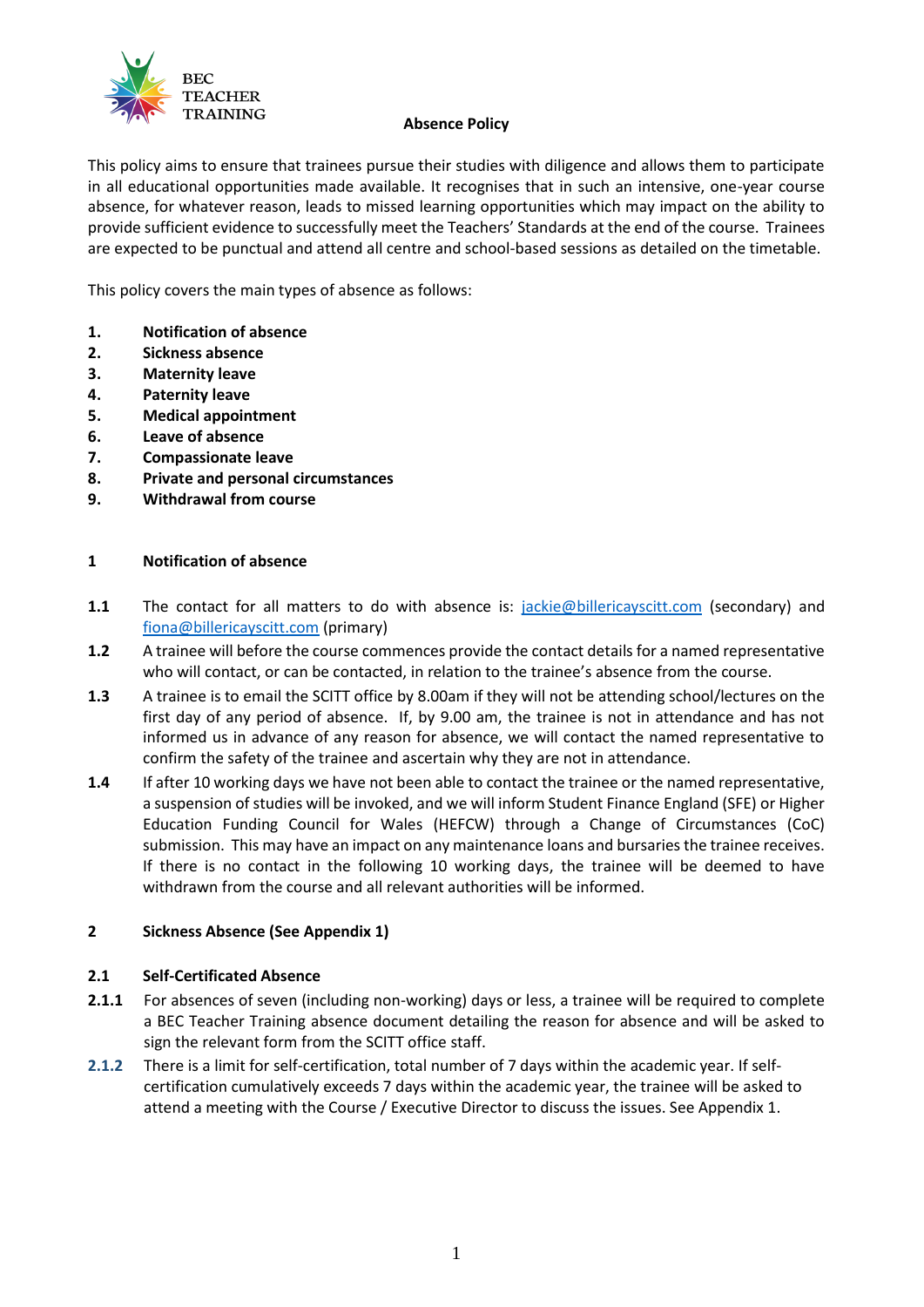## **2.2 Medically statemented sickness**

- **2.2.1** If a trainee is absent for more than seven days in a row (including non-working days), a doctor's 'fit note' or statement signed by a doctor must be submitted.
- **2.2.2** If the trainee remains ill when the note expires, the doctor must be asked for a further note.
- **2.2.3** If the absence continues for a prolonged period (more than 15 working days) or a date for the return to study exceeds 15 working days from the beginning of the absence, the trainee will be informed, in writing, that we are suspending the trainee's study from that 15-day point. If the trainee is in receipt of finance from SFE or HEFCW, a CoC form will be submitted to SFE or HEFCW suspending studies on medical grounds effective from that date.

# **2.3 Convalescence**

- **2.3.1** The nature of the course does not allow for light duties or other ways of reducing the workload. However, on return to the course a trainee will have the opportunity of a reduced timetable before carrying out important assessments.
- **2.3.2** A trainee returning to the course after an extended period of absence may be required to complete a further medical questionnaire to be submitted to Occupational Health professionals to determine whether and what staged return to work should be implemented.

# **3. Maternity Leave**

- **3.1** Generally, the nature of this one-year course means maternity leave as such is not available but we will aim to exercise what flexibility is possible within the course structure to enable the trainee to be recommended for Qualified Teacher Status (QTS). The length of absence anticipated means that the course will have to be extended into a second year providing there is no substantial change in the requirements for QTS anticipated. A trainee who becomes pregnant after being offered a place or during the first half term of the course can apply to have the course deferred for one year only, subject to there being no substantial change to the requirements for QTS during the deferment. Any trainee requesting maternity leave must complete the course within 6 terms. One of those terms must if possible be the final term of an academic year. There may be some implications for a trainee receiving finance from SFE or HEFCW and DfE bursary payments.
- **3.2** The preferred plan is for a trainee to return in the second year two weeks before the anniversary of the date of commencement of maternity leave.
- **3.3** The trainee should notify us as soon as is practicable but not later than 14 weeks (unless there is good cause) before the expected week of childbirth (EWC) that she wishes to be absent for maternity.
- **3.4** Absence on account of illness which is attributable to the pregnancy, including absence on account of miscarriage, and which occurs outside the period of absence for maternity, shall be treated as ordinary sickness absence and shall be subject to the conditions normally governing such leave, provided it is covered by a doctor's statement/note.
- **3.5** Maternity leave should not normally be taken earlier than 11 weeks before the EWC.
- **3.6** When maternity leave begins we will write to the trainee to formally suspend the trainee's studies, informing the SFE or HEFCW through a CoC where required and record the trainee as dormant on the Register of Trainee Teachers.
- **3.7** The trainee will inform us of the date of birth of the child.
- **3.8** The trainee may not return to study less than two weeks after the birth of the child.
- **3.9** Thereafter the trainee should discuss with us when she intends to return to study and a timeframe for the completion of the course be agreed.
- **3.10** Where a trainee does not make contact with the us, we may write to the trainee no earlier than 21 days before the anniversary of the commencement of maternity leave, asking her to confirm the date of birth and her intention to return to the course. The trainee or their representative must respond within 14 days of receiving the request. If there is no response we will withdraw the trainee from the course.
- **3.11** If requiring student finance, the trainee will need to apply for finance for the second academic year. At the beginning of the first term the trainee will continue to have their studies suspended and SFE informed through a CoC. A further CoC will be completed when the trainee returns to the course.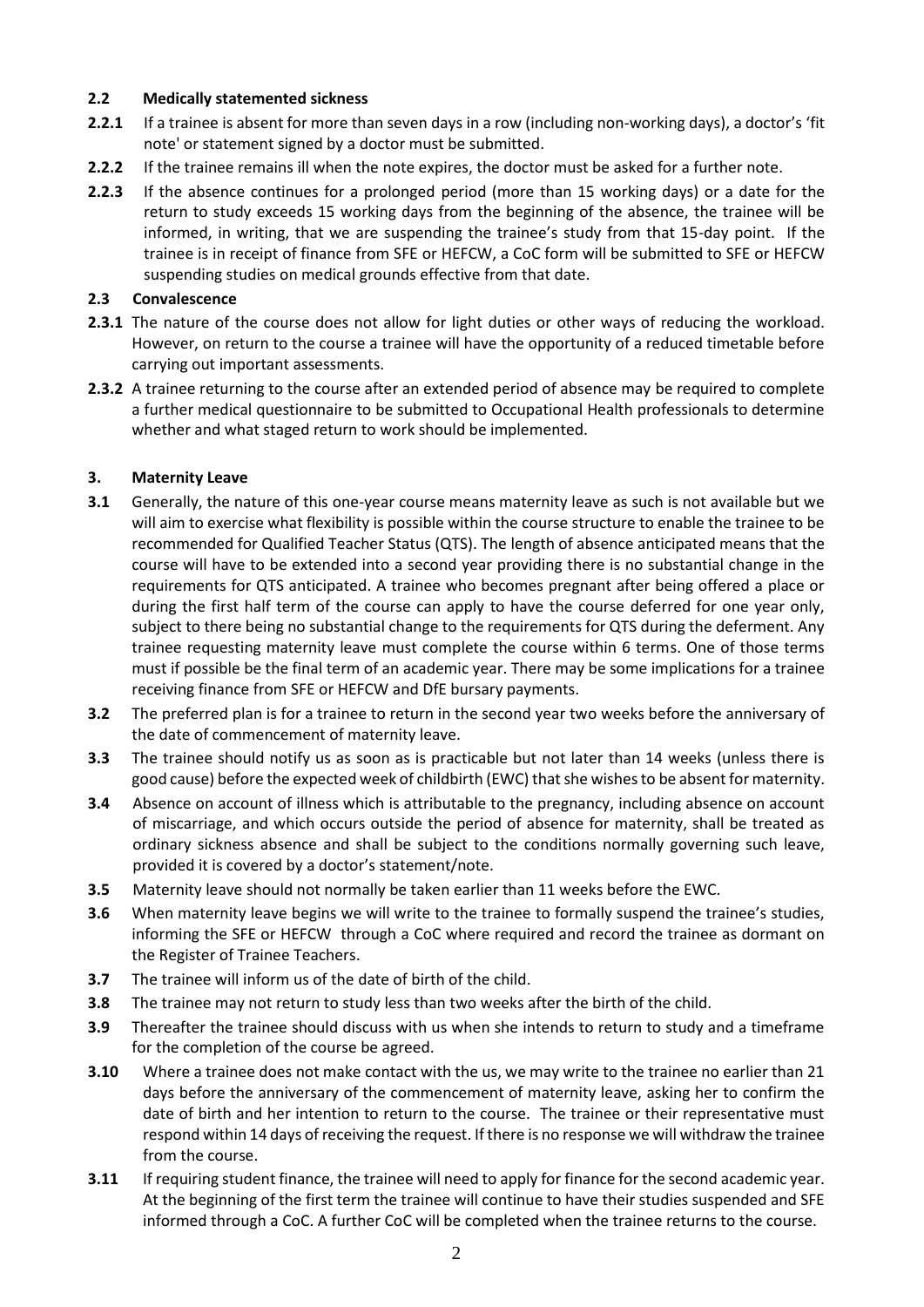- **3.12** For trainees paying fees through SFE or HEFCW, the fee structure means that the trainee must be present in term 3 for one of the years in question.
- **3.13** Any bursary the trainee is presently entitled to will stop when they are no longer present on the course. The BEC Administration team will need to inform DfE and seek guidance on how the remainder will be paid on the trainee's return.

## **4 Paternity Leave**

**4.1** The nature of this one-year course means paternity leave as such is not available but we will aim to exercise what flexibility is possible to allow a short period of absence within the course structure to enable the trainee to achieve QTS. If the length of absence anticipated is significant the course is likely to have to be extended into a second year for which further financial implications will be determined.

## **5. Medical appointments**

- **5.1** Trainees should inform us of any appointments for which they need to take leave, being prepared to offer further evidence if requested. The difficulty of obtaining GP and hospital appointments is acknowledged and these will be honoured wherever possible though a trainee should attempt to ensure follow up appointments do not impact unnecessarily on attendance of the course.
- **5.2** Other routine medical appointments, e.g. routine dentist and optician appointments should **not** be made during the working day.

## **6. Leave of Absence**

- **6.1** Appendix 2 needs to be completed to request leave of absence.
- **6.2** It is expected that application will be made for leave of absence, in writing, using the agreed proforma (Appendix 2), at least 2 weeks before the absence occurs.
- **6.3** In the case of absence included in *private and personal* or *compassionate* categories (sections 7 and 8) a completed proforma should be submitted to the Executive Director on the return to study.
- **6.4** The following outlines the rationale for decisions relating to common requests for leave of absence. They should not be seen as an exhaustive list but serve as an indication as to how leave of absence decisions will be expedited.
- **6.4.1 Graduation Ceremonies:** Absence of one day to attend a graduation ceremony for a first degree will be granted. Any requests for travelling time associated with this would not be expected to exceed half a day in total.
- **6.4.2 Wedding ceremonies:** Absence of one day to attend a wedding will be granted, but only if the person(s) getting married are close relatives or the trainee is a key member of the wedding ceremony.
- **6.4.3** For leave of absence relating to the following circumstances, an email request needs to be sent to [fiona@billericayscitt.com](mailto:fiona@billericayscitt.com) (primary) o[r jackie@billericayscitt.com](mailto:jackie@billericayscitt.com) (secondary) to gain authorisation:

**Interviews:** All reasonable requests will be honoured. Decisions relating to absence for interviews abroad or in places involving extra days for travel will be limited to a cumulative maximum of 3 working days in the year.

**Visits to schools before application/interview:** Given the open-ended nature of these absences and the significant demands of the course, whilst leave of absence will be granted, discretion should be used by the trainee when organising these visits.

**Visits to schools prior to employment for primary trainees:** One day will be granted before the end of the final teaching practice. A further day may be granted after this date and before the course ends.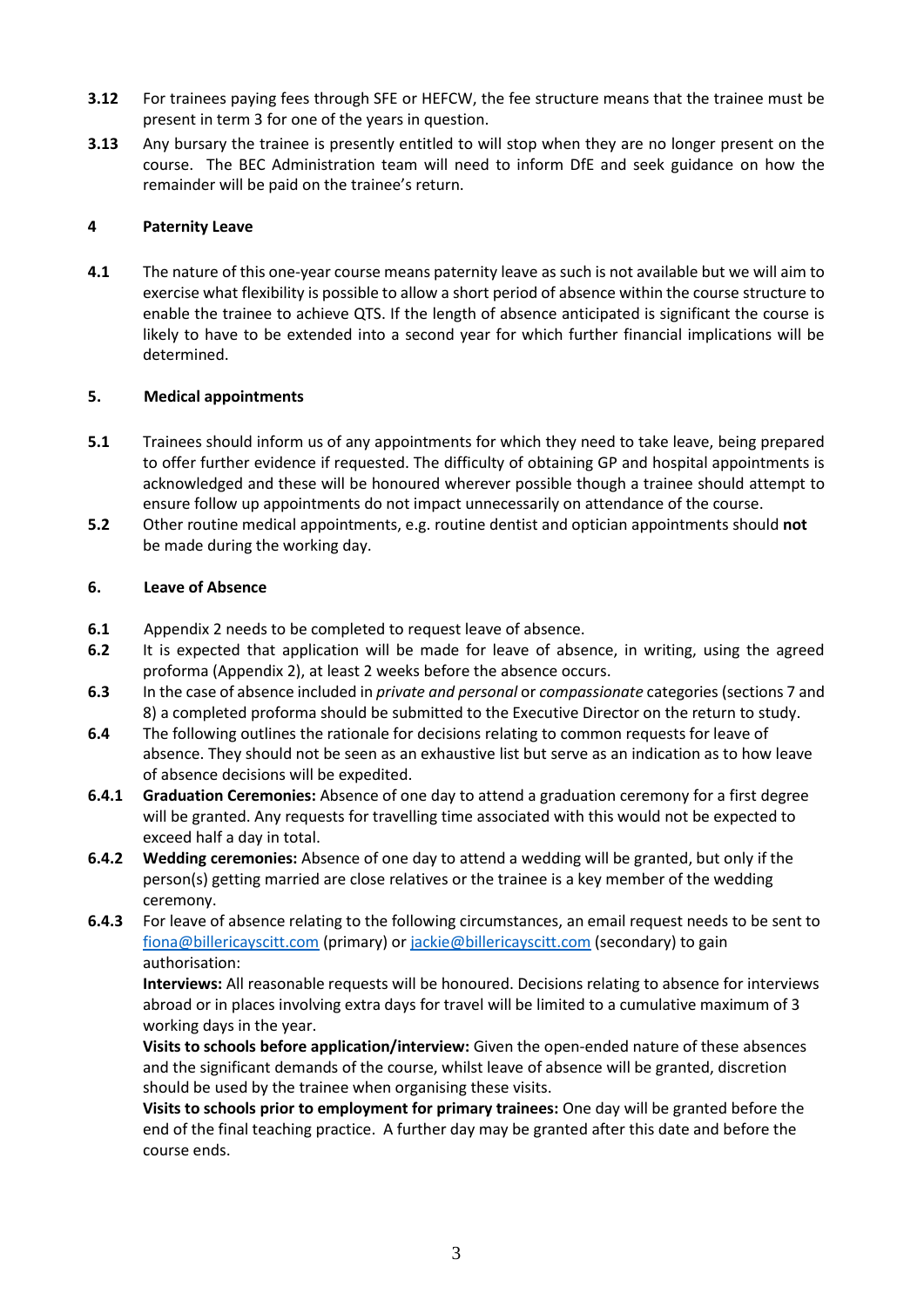# **7. Compassionate Leave**

- **7.1** In the event of emergencies such as bereavement, serious accident, hospitalisation or illness of an immediate family member/dependant, compassionate leave will be granted at the discretion of the Executive Director.
- **7.2** Requests for other types of compassionate leave must be referred to the Executive Director, and Appendix 2 will need to be completed.

# **8. Private and Personal circumstances**

- **8.1** A maximum of 2 days at any one time will be granted for the purposes of urgent and unforeseen personal business which does not come under the scope of compassionate leave or to fulfil an important and significant personal commitment which cannot be undertaken at any other time. Appendix 2 will need to be completed.
- **8.2 If a dependent is ill,** any time taken off from the course will be classed as unauthorised leave.
- **8.3 Holidays:** The intensive nature of the course means that holidays, including those booked before commencement of the course, should not be arranged and not taken during term time.
- **8.4** If you wish to apply for holiday leave, for example to attend a family wedding, it should be noted that SFE or HEFCW will be informed and an adjustment to any maintenance loans may follow (see section 6.4.2).
- **8.5 Attendance of child's activities,** requests to attend a child's activity will **not** be granted. The course cannot accommodate trainees taking time off for assemblies, Christmas plays etc.

# **9. Withdrawal from Course**

- **9.1** After consultation with the Executive Director and the school, if a trainee decides to withdraw from the course they must at the exit interview produce:
	- o Letter of withdrawal quoting date of withdrawal and reason
	- o Return ID badge
	- o Return any resources/books
	- o Inform SFE or HEFCW) of withdrawal from course

Updated July 2021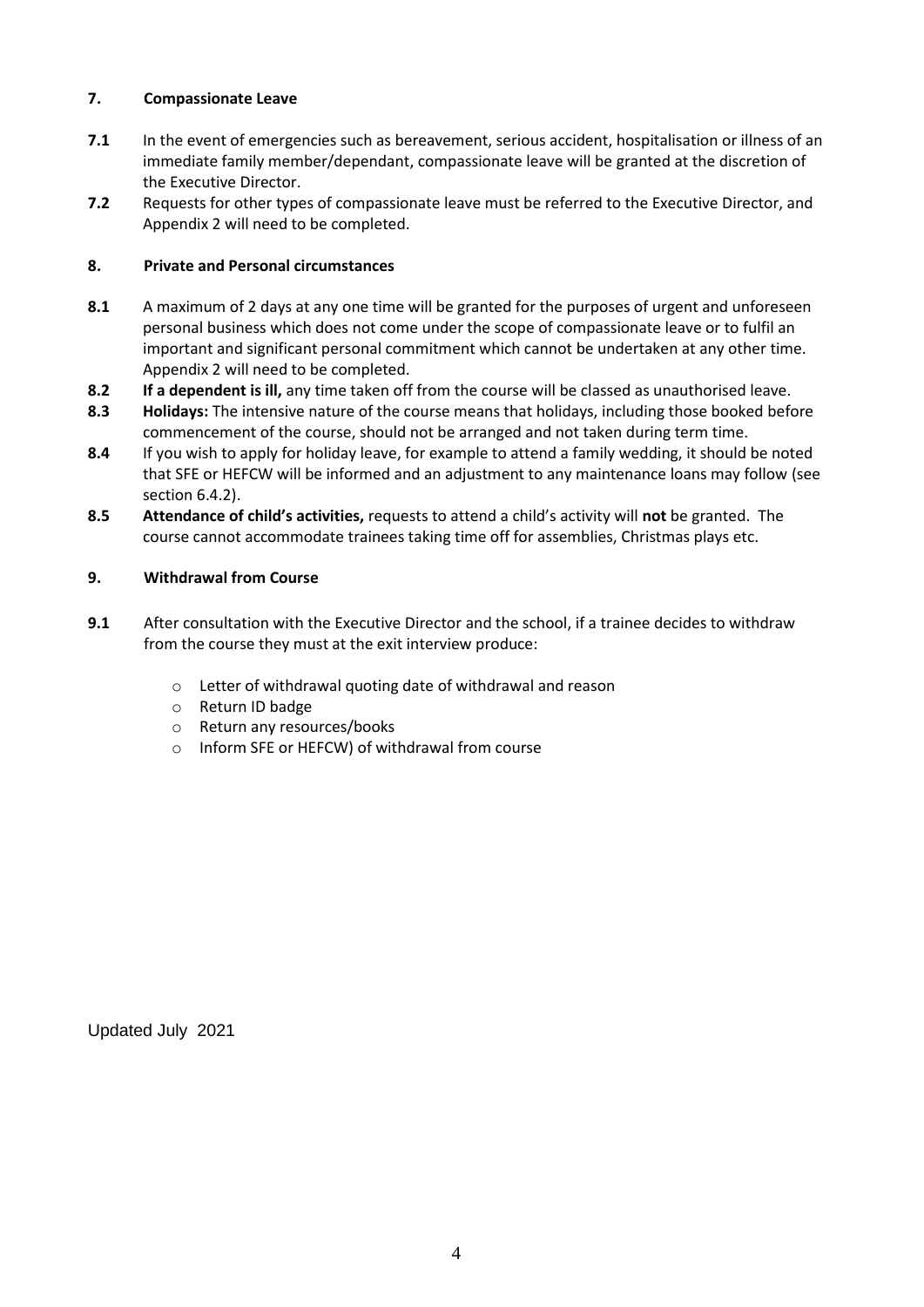# **Sickness Absence**